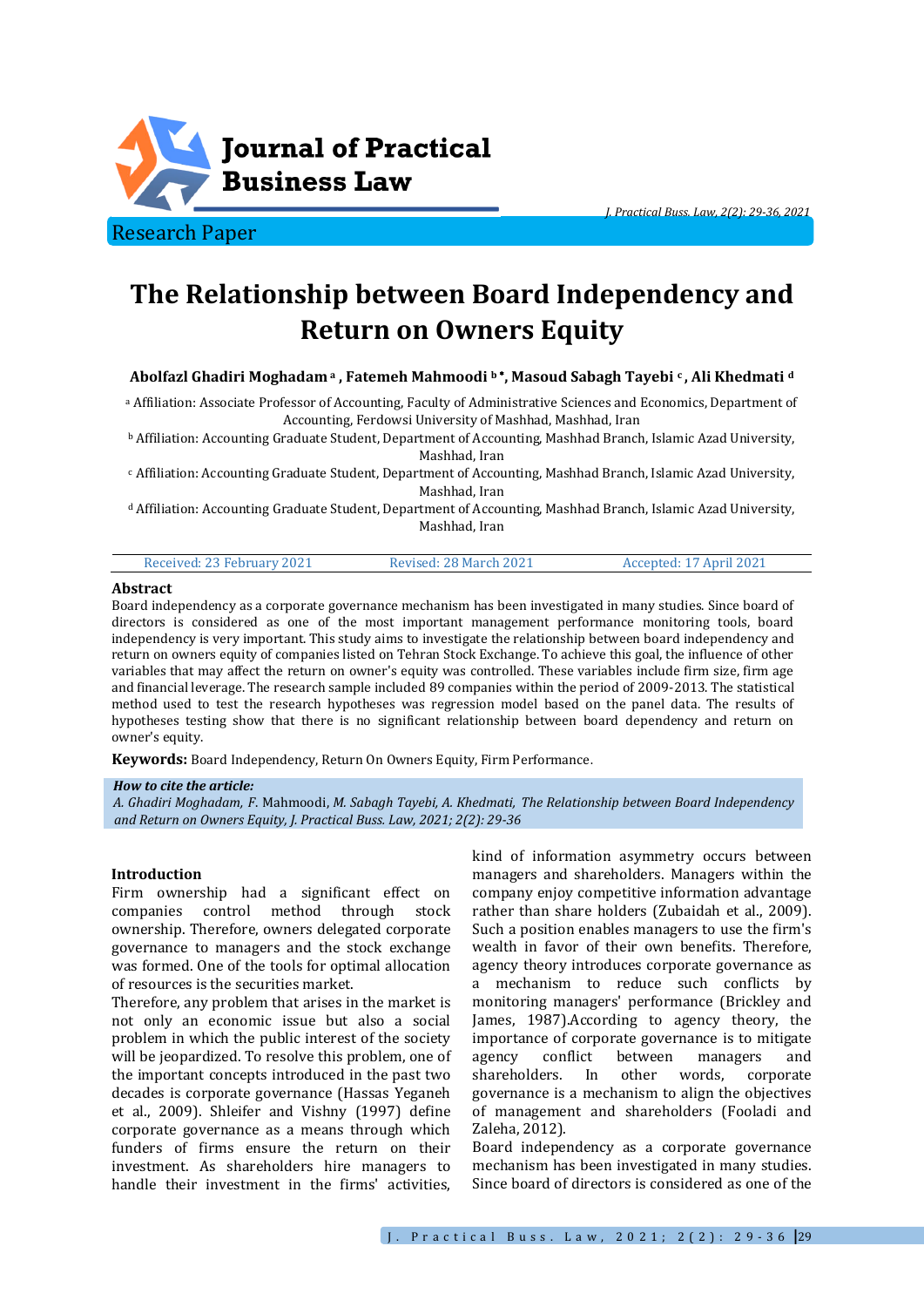most important management performance monitoring tools, board independency is very important (Abdollah, 2004). Board independency is as a proportion of the total number of board of directors that have non-executive roles. It is stated that board of directors with non-executive members control opportunistic behavior of managers more and thus the shareholders' interests will be maintained better than the board of directors with dependent members (Zubaidah et al., 2009).

The presence non-executive managers in the board of directors of firms and their supervising function as independent individuals greatly contribute to the reduction of conflicts of interest between shareholders and managers of firms (Rahimian et al., 2009). The relationship between corporate governance and firm performance (as function includes not only economic benefits but also performance management) has been the main topic of the studies associated with corporate governance (Kumar and Zattoni, 2013). With the separation of ownership from management and development of a huge conflict of interest between owners and managers, evaluation of firms' performance and their managers and leaders are interesting topics for various classes such as creditors, owners, government, and even managers. Developing the value and increasing the wealth of shareholders over the long term are some of the most important objectives of firms and the increase of wealth is only achieved through good performance (Kashanipoor and Rasaeian, 2009). Firm performance is the result of its activities and the return on its investments in a specific period of time. In financial literature different criteria are used to measure performance such as return on assets, Tobin index, return on investment, return on owners equity, economic value added and earnings per share each one of which has some advantages and limitations (Hosseini et al., 2010).

Given the above points, the main research question is expressed as follows:

Is there any relationship between return on owners equity of companies listed on Tehran Stock Exchange and board independency?

# **Board Independency**

Board independency is as a proportion of the total number of board of directors that have nonexecutive roles. It is stated that board of directors with non-executive members control opportunistic behavior of managers more and thus the shareholders' interests will be maintained better than the board of directors with dependent members (Zubaidah et al., 2009).The presence non-executive managers in the board of directors of firms and their supervising function as independent individuals greatly contribute to the reduction of conflicts of interest between shareholders and managers of firms (Rahimian et al., 2009).

Bound board of directors is usually equivalent to managing director. Managing director is the highest executive authority of the firm and has full power in selecting the chief executives (bound). Thus, according to the implied connections between bound members of the board and CEO, the responsible managers may not be able to effectively carry out their regulatory duties. Meanwhile, bound managers might exploit their position through the control of benefits and job security plans. Unlike bound managers, nonexecutive directors are independent of firm management and therefore act more effectively in playing their monitoring role.

Therefore, theoretically, when the board is independent and composed of a high proportion of non-executive members, company performance will be upgraded. In Australia and England at least three non-executive members are required on the board (Nikbakht et al., 2010: 255).

Non-executive members of the board control the decision of executive managers by monitoring them. As a result, combination of the board could affect financial performance of the firms.

If a majority of the board is made up of independent non-executive directors, the board of directors will be more efficient.

To increase board independence from management, agency theory supports the idea that the board should be under the control of external (non-executive) managers because the opportunistic behavior of managers should be under the control and supervision by nonexecutive managers. Such managers can affect the quality of management decisions and provide appropriate measures that should be taken by management to improve the company's performance (Yeganeh et al., 2008).

The effectiveness of the separation of decisionmaking by the management and control by the board of directors results from the fact that nonexecutive directors because of their interests are not willing to conspire with executives. Since outside directors are often holding executive positions in management or decision-making in other companies, they are highly motivated to earn a reputation as the expertise to make decisions and to enjoy better job opportunities in the future. Lack of consistency between managers' incentives to use owners' wealth for their personal interests and non-executive directors' incentives to earn fame will improve monitoring over the firm management and will reduce the agency costs (Jensen, 1993).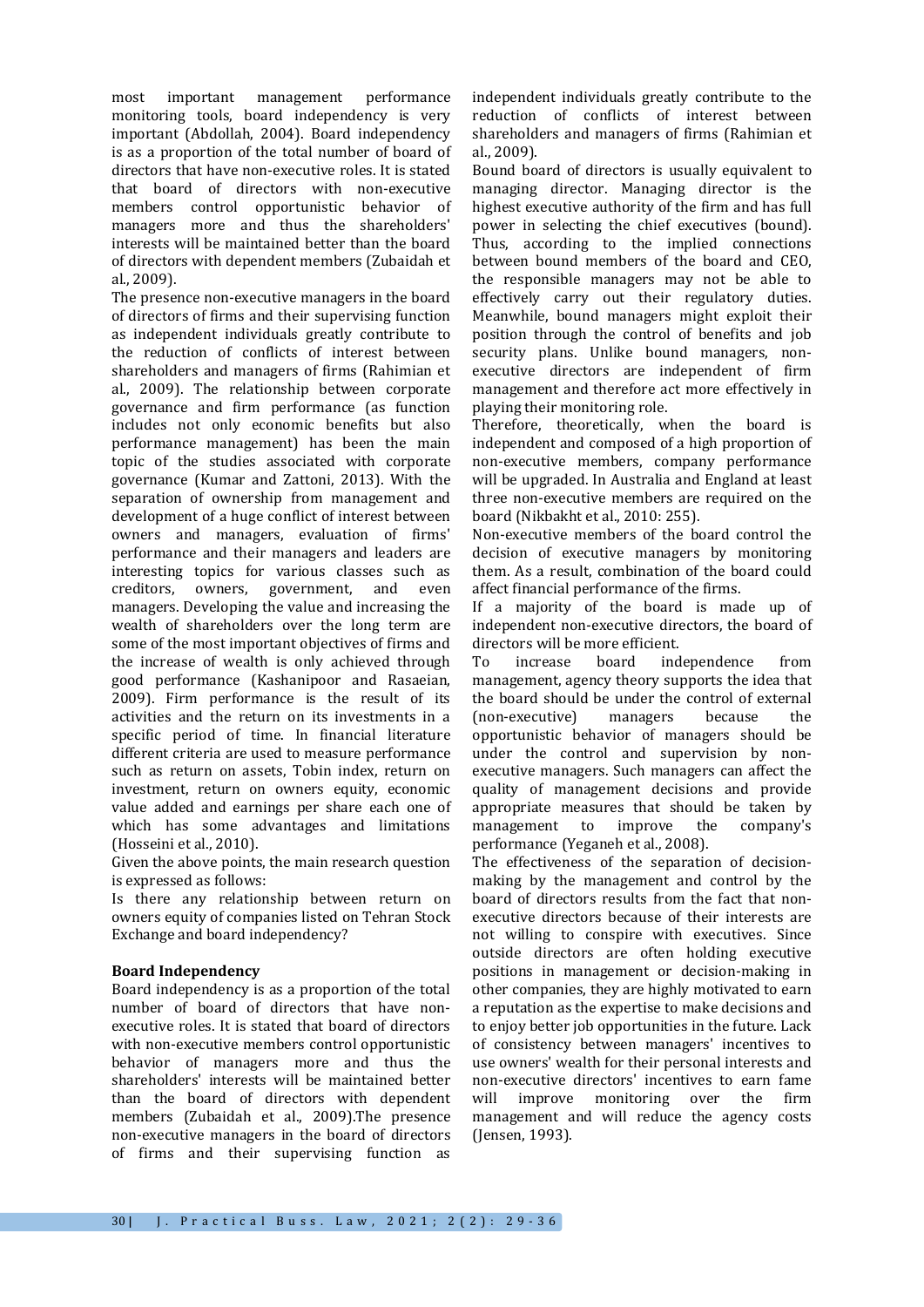## **Review of Literature**

Many studies have been carried out on the effect of the board of directors in terms of its executive and non-executive members on the financial performance of companies.

Livnat et al. (2016) in a study entitled, "Do directors have a use-by date? Examining the Impact of Board Tenure on Firm Performance" began to investigate whether experienced boards, due to their growing knowledge of the firm environment, would do their supervision and consulting tasks better or because of deterioration of technical knowledge and loss of independence, they would have poor performance. Using an extensive data collection (including 3000 firms over a period of 18 years), they came to the conclusion that the tenure of the board of directors at first has a positive impact on the company's market value , but after a period of 9 years, the effect is reversed. They also showed that the adverse effect of the tenure of the board on the company's performance is more intense for companies with high growth. They believed that this result is related to deterioration in the ability of managers in - technical fields.

Zehir et al. (2015) in an article entitled "The effects of the structure of the board of directors on the performance of small to medium scale enterprises" investigated the effect of board of director and its structure on performance of small and medium scale Turkish enterprises. In this study, 703 firms (204 manufacturing firms, 347 service firms, and 152 manufacturing- service firms) were used as samples. The findings of the research indicate that small and medium scale enterprises that have board of directors have better performance than those without board of directors. Moreover, education level of the board has a positive effect on firm performance. Regression analysis and analysis of variance were used to analyze the data. Mohd Ghazali (2014) in a research entitled "Board of directors and performance of Malaysian companies" concluded that independence of the board and percentage of state ownership have a positive and significant impact on the performance of Malaysian companies. Other findings of the study suggest that since in Malaysia, major businesses are family ones, separating the role of CEO from the head of the board of directors may not improve market performance of the companies. In this study, only the financial data for 2010 were used. In addition, regression analysis was used for hypothesis testing.

Agyemang et al. (2014) in a research entitled "Board of directors and firm performance of banking institutions: A Ghanaian experience" showed that the percentage of non-executive directors positively affected the performance of Ghanaian banking in the period of 2007- 2012. The findings also showed that the number of annual meetings of the board of directors had a positive impact on the performance of these institutions. However, there was no significant relationship between the board size and performance.

Bhagat and Black (2002), investigated the relationship between the board and four measures of financial performance of firms including Tobin's Q ratio, return on assets, asset turnover and return on long-term securities in 8280 American companies. The results of their study show that the presence of non-executive members on the board will not improve the financial performance of companies. They also stated that there is no significant relationship between the board and long-term financial performance criteria.

Qalibaf Asl and Rezaei (2007) examined the effect of the board on the performance of companies listed on Tehran Stock Exchange. The results indicated there is no significant relationship between that the proportion of outside board members and firm performance.

## **Research Method**

According to available categories in research method, the present study is an applied research in terms of objective and a descriptive and correlational research in terms of research method. According to the study of companies listed in Tehran Stock Exchange over a period of five years, the structure of the data used in the study is panel data which is a combination of cross sectional and time series data.

In this study, 85 companies were studied over a period of five years (2009-2013). Therefore, there are totally 445 observations for each of the variables in the research. In other words, 445 years of companies were analyzed.

Given that in this study we investigate the effect of one of the mechanisms of corporate governance on firm performance, the research hypothesis has been developed as the following:

**The main hypothesis of the research:** There is a positive relationship between board independency and owners equity of companies listed on Tehran Stock Exchange.

#### **Research Variables**

In this study, three groups of dependent, independent and control variables are used. The variables include:

#### **Dependent variable**

Firm performance plays the role of the dependent variable. To measure the performance of the firms, the following variable has been used:

 Return on owners equity (profit before tax on owners equity)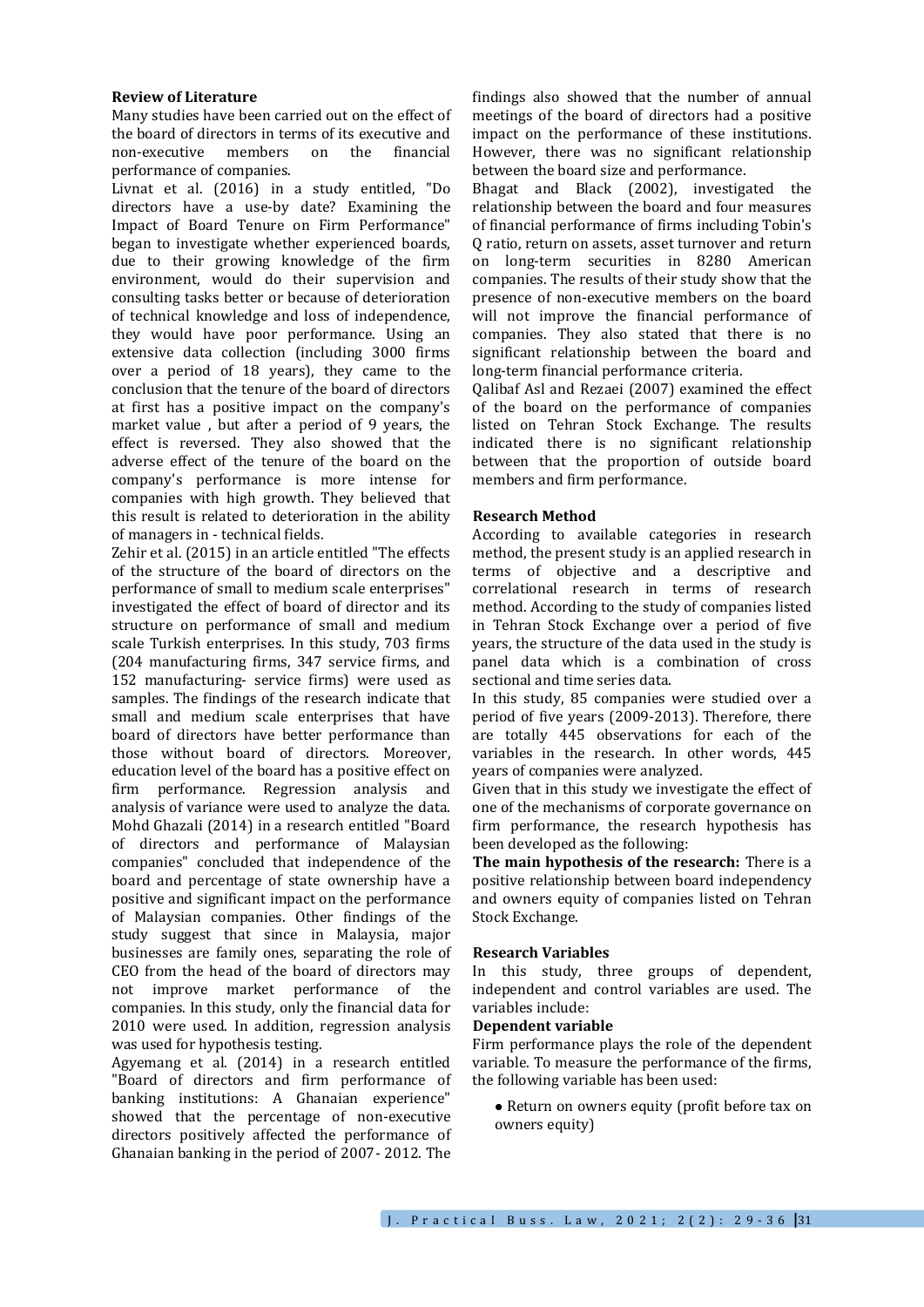## **Independent variable**

One of the mechanisms of corporate governance is considered as independent variable:

 Board independency: the number of nonexecutive members over the total number of board members

#### **Control variables**

In order to remove other variables that may affect the relationship between independent and dependent variables, the following variables are used as control variables:

1. Firm size *FSize*: Natural logarithm of total assets 2. Firm **Age**: The difference between this year and the year firm was established

3. Financial Leverage *Lev*: Total debt to book value of owners equity

## **Results**

## *1. Descriptive Statistics*

Since there are 89 firms in this study in a time period of five years (2009-2013), there are totally

445 observations for each variable of the research. In other words, 445 years of firms have been analyzed. According to the above table, the average life of the studied firms is 36 years with a standard deviation of 13 years. The average value obtained for the fiscal lever shows that the sample companies mainly use debt rather than share to finance their own projects. With respect to return on asset indices, the rate of profitability of sample companies for shareholders is approximately 14% with standard deviation of 14%. The findings show that the studied companies are weak in terms of profitability. In Table 1-10 the descriptive indices of independency are also displayed as internal corporate governance mechanism. According to the results, non-executive members make up more than 50% of the total members of the board of the surveyed companies (68% with a standard deviation of 19%). In each sample year-firm, 5 people are the members of the board in average.

| Variable                | Number of observations | Mean   | Median | standard deviation | minimum  | maximum |
|-------------------------|------------------------|--------|--------|--------------------|----------|---------|
| Company Age             | 445                    | 36.090 | 38.000 | 12.875             |          | 62      |
| Financial Leverage      | 445                    | 1.593  | 1.537  | 8.004              | $-64.25$ | 120.84  |
| Firm size               | 445                    | 13.729 | 13.601 | 1.380              | 10.50    | 18.82   |
| Board independency      | 445                    | 0.681  | 0.667  | 0.190              |          |         |
| Return on owners equity | 445                    | 0.138  | 0.121  | 0.137              | $-0.30$  | 0.69    |

**Table 10.1:** Descriptive indices of the main variables of the research

# **2. Evaluation of Infrastructural Tests**

In order for the results of the estimation of regression models to be valid and reliable, a number of basic assumptions need be established that will be reviewed in this section. First, the normality of dependent variables will be tested using Jarkko-Bra test. Then, co-linearity between explanatory variables will be checked out using Pearson correlation test. Finally, the consistency of residuals variance will be examined using Bartlett, Brown-Forsythe tests.

## **2.1. Normality Assessment**

One of the most important basic assumptions in linear regression models is the normality of dependent variable. In this study, return on owners equity plays the role of dependent variable. Therefore, in this case, the normality of the mentioned variables is emphasized. One of the best tools for judging the distribution of variables is the use of rectangular graphs or histograms. Figure 1-10 shows rectangular charts for return on assets.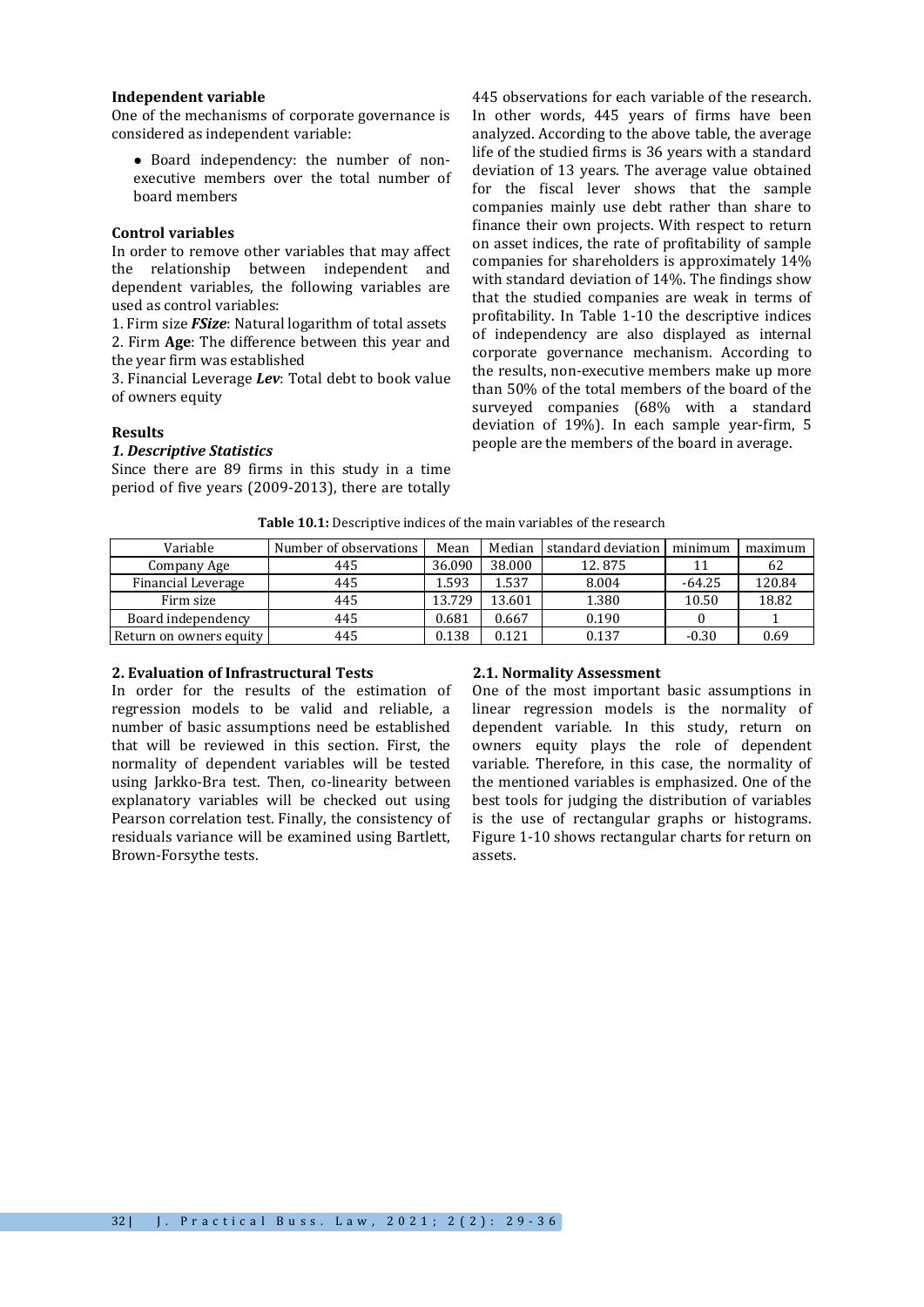

**Figure 10.2:** Rectangular chart of owners equity

As can be seen, the rectangular chart of return on assets is highly symmetric and the rectangular chart in the right side is skewed. In this figure, remote points in both sides of the distribution are well evident. Such observations in financial studies are very common and prevent the normality of the studied variable (Momeni et al., 2010: 453).

There are a variety of techniques to normalize a variable. One of the most common ways is to remove remote points. As for the skewed to right distributions, logarithmic transformations are usually used. Studies show that removal of outliers is effective for returns on assets. Therefore, 0.02 of the largest and smallest observations were excluded from the data set.

The results of Jarkko-Bra test are displayed in Table 3-10 for better investigation of the assumption of normality of dependent variable before and after normality conversions. Statistical hypotheses in this test are expressed as follows: H0: The desired variable is normally distributed.

H1: The desired variable is not normally distributed.

As can be seen, after revision the statistic value of Jarkko-Bra test for ROA has decreased greatly. Therefore, the normality of return on owners equity cannot be accepted ( $[B=39.740, Sig. <0.05]$ ), but it can at least be accepted at error level of 0.0001 (Sig=0.0002).

| Variable      | Number of<br>observations | Jarkko-<br>Bra statistics<br>$-(JB)$ | Significance<br>level (Sig.) | Coefficient of<br>skewness (SK) | Prominence coefficient (KU) |
|---------------|---------------------------|--------------------------------------|------------------------------|---------------------------------|-----------------------------|
| Return on     | 445                       | 39.740                               | 0.000                        | 0.392                           | 4.237                       |
| owners equity |                           |                                      |                              |                                 |                             |
| Return on     |                           |                                      |                              |                                 |                             |
| owners equity | 427                       | 16.696                               | 0.000                        | 0.483                           | 2.926                       |
| (After        |                           |                                      |                              |                                 |                             |
| amendments)   |                           |                                      |                              |                                 |                             |

**Table 10.3:** Results of Jarkko-Bra test for checking the normality of the dependent variables

In addition to Jarkko-Bra test results mentioned above, the coefficients of skewness and prominence for making judgments about the effectiveness of reforms on the characteristics of the distribution have been reported in Table 10-3. In theory, coefficients of skewness and prominence for a normal distribution are 0 and 3, respectively. As can be seen in the table, the coefficients of skewness and prominence of each performance index after transformations are closer to corresponding amounts of a normal distribution. For visual judgments about the success made in transformations, the rectangular graph of return on assets after conversion is displayed in Figure 10-4.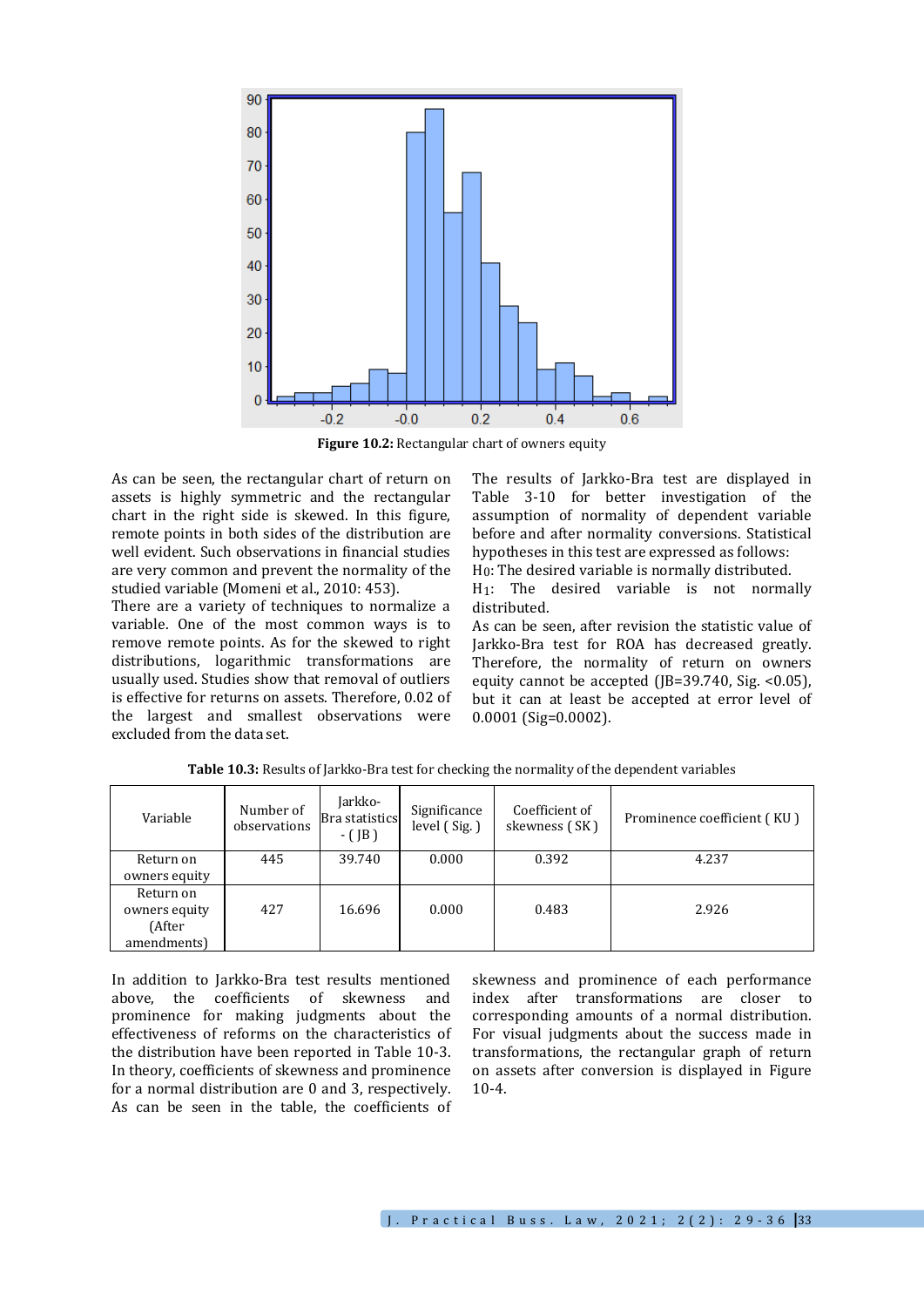

**Figure 10.4:** Rectangular graph of return on owners equity after removing remote points

## **2.2 Evaluation of Co-Linearity**

Another basic assumption in regression models is the lack of co-linearity between explanatory variables. To check this point, different methods have been introduced in statistical sources. Here, Pearson correlation test is used. Statistical hypotheses in this test are expressed as follows:

H0: There is no correlation between the two variables.

H1: There is a correlation between the two variables.

The results of correlation test between the explanatory variables are reported in Table (10. 5). Significant correlation coefficients are specified by \*. As can be seen, all correlation coefficients are small. Therefore, it can be accepted that there is no serious co-linearity problem between the explanatory variables.

|                    | Firm age | Financial leverage |           | Firm size Board independency |
|--------------------|----------|--------------------|-----------|------------------------------|
| Firm age           |          |                    |           |                              |
| Financial leverage | $0.138*$ |                    |           |                              |
| Firm size          | $-0.004$ | $-0.003$           |           |                              |
| Board independency | $-0.050$ | $-0.052$           | 050-0.006 |                              |

**Table 10-5:** Pearson correlation coefficients between explanatory variables

\*: Significance at 0.05 error level

# **2.3. Variance Consistency Test**

Another basic assumption in regression models is the consistency of residual variance. To check this matter, the results of Bartlett and Brown-Forsythe tests are reported in Table (10.6). Statistical hypotheses in each test are expressed as follows: H0: Residual variances are consistent.

H1: Residual variances are not consistent.

According to the results of Bartlett and Brown-Forsythe tests, the null hypothesis of consistency of residuals' variance in the estimated model is not rejected (Sig>0.05).

**Table 10.6:** Test results of the residuals' variance consistency

| Model                                     | Bartlett's test |                    | Brown - Forsythe Test |                    |  |
|-------------------------------------------|-----------------|--------------------|-----------------------|--------------------|--|
|                                           | Test statistic  | Significance level | Test statistic        | Significance level |  |
| Performance based on the return on assets | 86.691          | 0.519              | 0.617                 | 0.996              |  |

## **Main Hypothesis**

There is a positive relationship between board independency and return on owners equity. Statistical hypotheses corresponding to the first hypothesis are expressed as follows:

*H0:*  $b$  1 ≤ 0 *H1: b 1 >0*

The results of testing the first hypothesis are displayed in Table (10.7). According to the results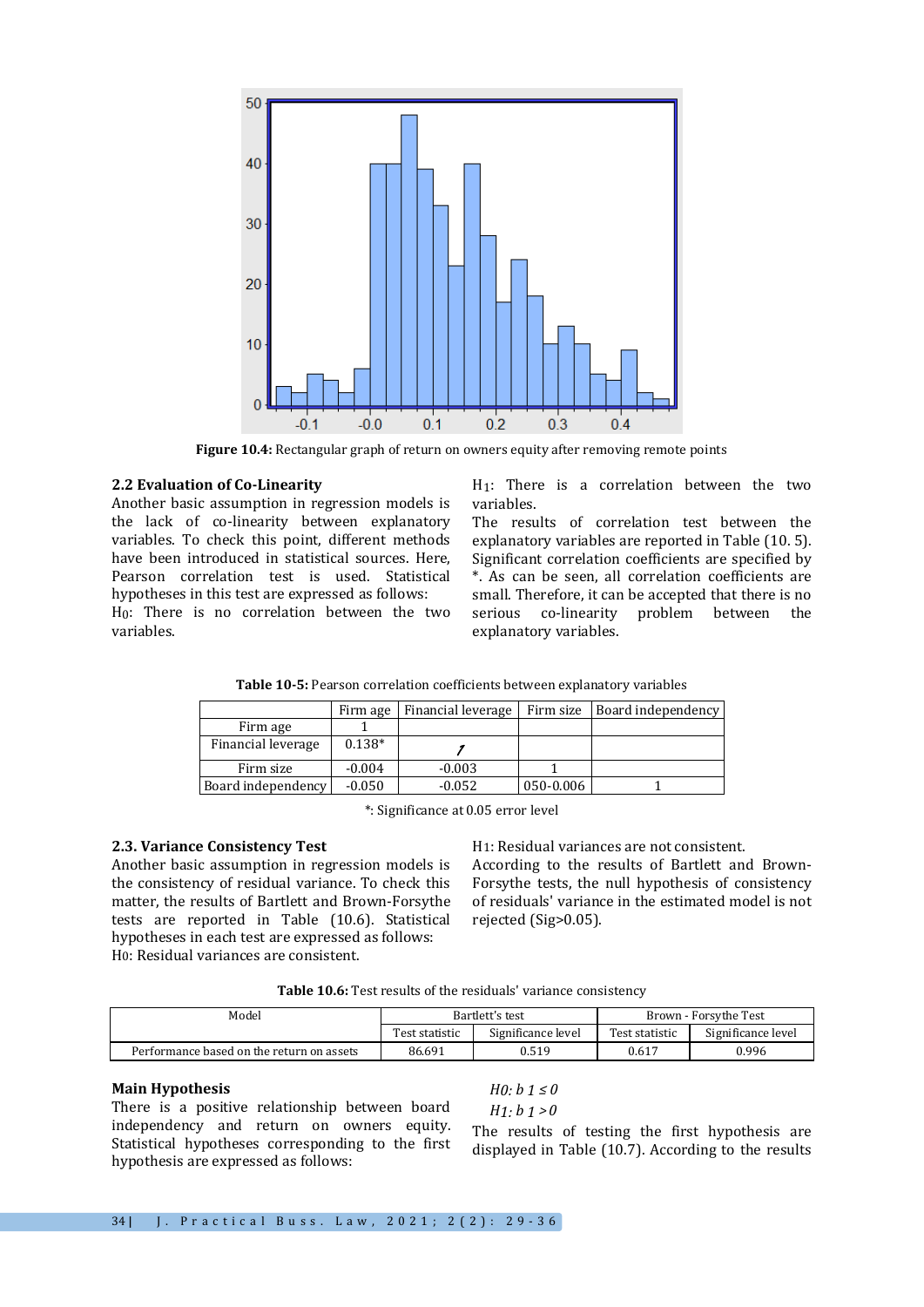of the regression coefficient related to board independency, there is no significant relationship between this variable and return on owners equity  $(t = -1.642, Sig.$ 

0.05 ). Therefore, the first hypothesis indicating a significant relationship between board independency and return on owner's equity is not confirmed.

**Table 10.7:** Hypothesis test result for return on owners equity

| Independent variable    | $^{cc}$<br>coefficient ا<br>Regression | Statistic    | $\cdot$ $\sim$<br>$\sim$<br>Significance level | Hypothesis        | Result   |
|-------------------------|----------------------------------------|--------------|------------------------------------------------|-------------------|----------|
| Board<br>l independency | 0.057                                  | 1.642<br>- 1 | $\rm 0.101$                                    | <sup>r</sup> irst | Rejected |

## **Conclusion**

In this study the effect of a kind of corporate governance mechanism named board independency on return on owner's equity of companies listed on Tehran Stock Exchange was investigated. The board independency is studied as an external corporate governance mechanism. To achieve this goal, the influence of other variables that may affect return on owner's equity was controlled including firm size, firm age, and financial leverage.

The research was related to the period of 2009 to 2013. According to sample selection criteria, 89 firms listed on Tehran Stock Exchange were selected as the research sample using systematic elimination method. Therefore, 445 observations (year-firm) were selected for each variable. In other words, the structure of the data used in the study is panel data which is a combination of cross sectional and time series data. The required data for calculating variables were collected from two major sources. Internal corporate governance mechanisms were collected from the notes along with financial statements that are released in Codal network<sup>1</sup> together with the financial statements of firms. Furthermore, the data related to performance and control variables were extracted from Modern Rahavard application. To calculate the firm age which required the establishment year, the financial statements of the firms were directly referred to.

After collecting raw data from abovementioned sources, they were used in Excel 2007 environment to calculate the main variables of the research and Eviews 6 software was used to test the research hypotheses. Multiple regression models were used to test the hypotheses. - Limer and Hausman tests were applied to determine appropriate estimation method (equal effects, fixed effects, random effects). Moreover, to ensure the regression assumptions, basic tests including dependent variable normality test (Jarkko-Bra), linearity test between explanatory variables (Pearson correlation coefficient), residuals variance consistency test (Bartlett and Brown-Forsythe) were implemented.

According to the results of descriptive analyses, more than 50% of the total members of the board of directors in the studied firms are non-executive members. In addition, the number of the board members in these firms is equal to five persons in average.

In the research hypothesis, the relationship between board independency and firm performance was investigated based on the return on owners equity. The results of hypothesis testing indicate that there is no significant relationship between board independency and return on owners equity in companies listed on Tehran Stock Exchange. In their study on capital marketin Malaysia, Fooladi and Zaleha (2010) didn't find any significant relationship between board independency and firm performance based on ROA, either. Vaffis and Theodor (1998) also concluded that the presence of non-executive members in the board of British firms didn't have a significant effect on the firms' performance. Lack of a significant relationship between board independency and firm performance in Iran capital market has already been reported in studies such as those conducted by Qaemi and Shahriari (2009), Qalibaf Asl and Rezaei (2007). Some of the reasons for the ineffectiveness of board independency on firm performance of companies listed on Tehran Stock Exchange can be outlined as follows (Qaemi and Shahriari, 2009).

- Simultaneous membership of non-executive members of the board in several companies might reduce their efficacy.

Level of experience, education, and time management of people are different. The reason for this contradiction in results can be attributed to different time intervals.

#### **References**

- [1] Akimova, I. and Schwödiauer, G. (2004). Ownership structure, corporate governance, and enterprise performance: empirical results for Ukraine. *International Advances in Economic Research*, 10, 28-42.
- [2] Agyemang, O. S., Aboagye, E., Antwi, S., & Frimpong, J. (2014). Board of Directors and Firm Performance of Banking Institutions: A Ghanaian Experience. *European Journal of Economics, Finance and Administrative Sciences*, (67), 45-59.
- [3] Brickley, J.A. and James, C. M. (1987). The Takeover Market, Corporate Board Composition and Ownership Structure: The Case of Banking, *Journal of Law and Economics*, 30, 161- 180.

1

<sup>1</sup>[. www.codal.ir](http://www.codal.ir/)